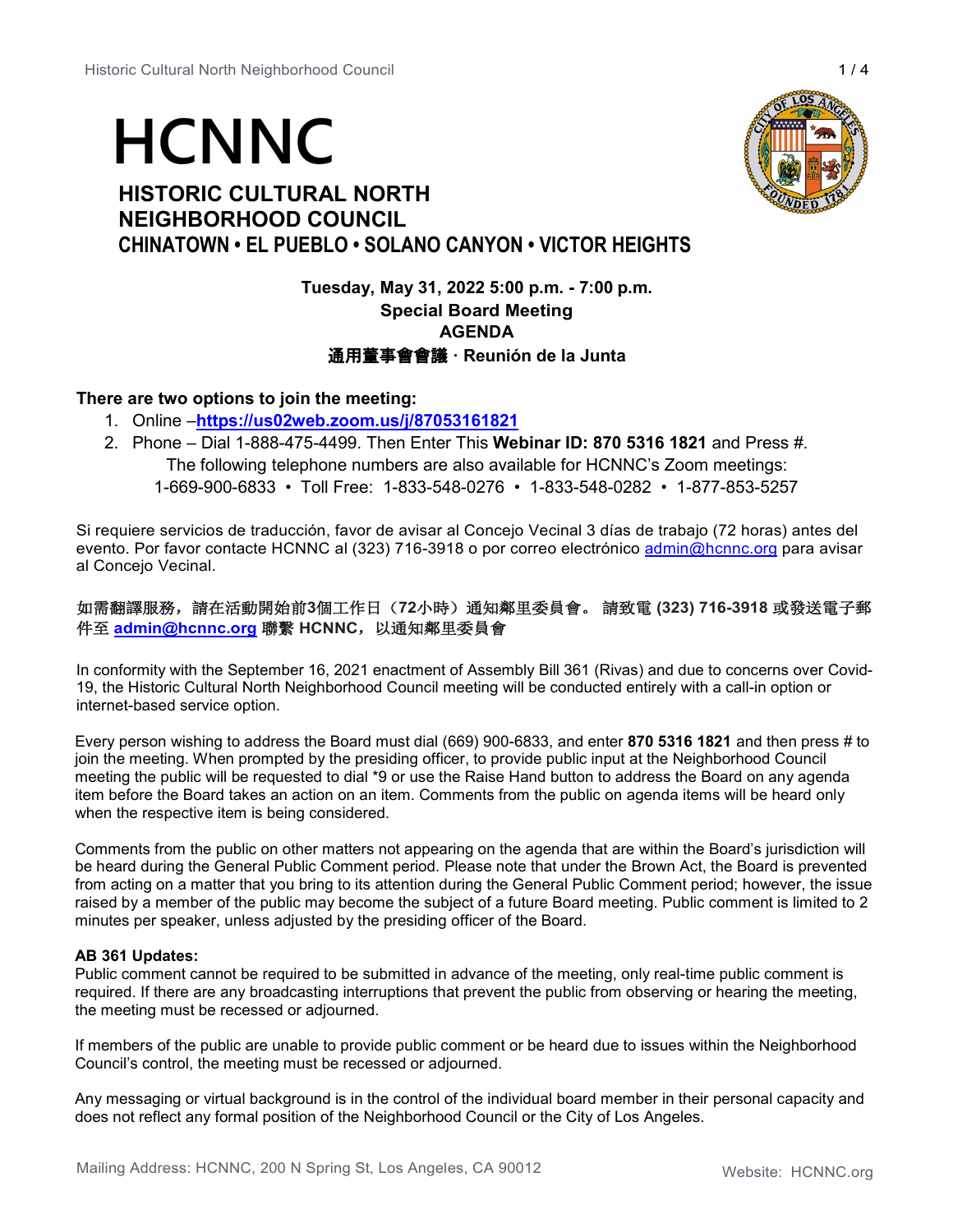Historic Cultural North Neighborhood Council 2 / 4

Notice to Paid Representatives - If you are compensated to monitor, attend, or speak at this meeting, City law may require you to register as a lobbyist and report your activity. See Los Angeles Municipal Code §§ 48.01 et seq. More information is available at ethics.lacity.org/lobbying. For assistance, please contact the Ethics Commission at {213) 978-1960 or [ethics.commission@lacity.org](mailto:ethics.commission@lacity.org)

# 1. **CALL TO ORDER & ROLL CALL**

- 2. Discussion and possible action to approve the Fiscal Year 2021-2022 Admin Budget Packet.
- 3. Outreach Expenditures
	- a. Discussion and possible action to approve expenditure for outreach supplies of up to \$500 to UltraPress to produce/purchase 20 t-shirts with HCNNC logo for board members to wear at outreach events.
	- b. Discussion and possible action to approve expenditure for outreach supplies and promotional materials of up to \$3000 to StickerLA. Supplies are an two banners. Promotional materials are stickers with HCNNC branding/logo.
	- c. Discussion and possible action to approve expenditure for outreach promotional items of up to \$10,000 to DTLA Print to purchase HCNNC branded tote bags.
	- d. Discussion and possible action to approve expenditure for outreach promotional items of up to \$12,000 to Garuda Promo to purchase HCNNC branded magnets, pads of paper, and pens.
	- e. Discussion and possible action to approve expenditure for outreach supplies of up to \$4000 to Monster Displays to purchase HCNNC two event tents with custom canopies, weights for the tent, and a table cloth.
- 4. Office Equipment/Operational Expenditures
	- a. Discussion and possible action to approve expenditure for office equipment of up to \$13,100 from Amazon. The office equipment to purchase is Short Throw Projector Optoma GT1080HDR, Portable Projector Screen, 25ft and 10ft HDMI cables, surge protectors, extension cord, 17 Tablets w/ Cellular - Samsung Galaxy S6, 17 Tablet keyboard cases, 17 Headset jack USB C adapters, 17 Headphones for tablets, Cellular Internet Hotspot (device only), unlocked Laptop, Rolling Travel Tote, 2 folding tables, and 6 chairs.
	- b. Discussion and possible action to approve expenditure for office equipment of up to \$400 from Verizon for two Beoplay A1 bluetooth speakers with microphones for meetings.
- 5. Discussion and possible action to approve payment of up to \$500 per month to rent a storage unit at StorQuest Self-Storage (1000 N Main St, Los Angeles, CA 90012) for the storage of neighborhood council equipment and supplies.
- 6. Discussion and possible action to authorize up to 3 board members to access the storage unit.
- 7. Discussion and possible action to contribute up to \$20,000 to the NC Congress.
- 8. Announcements

## **Adjournment**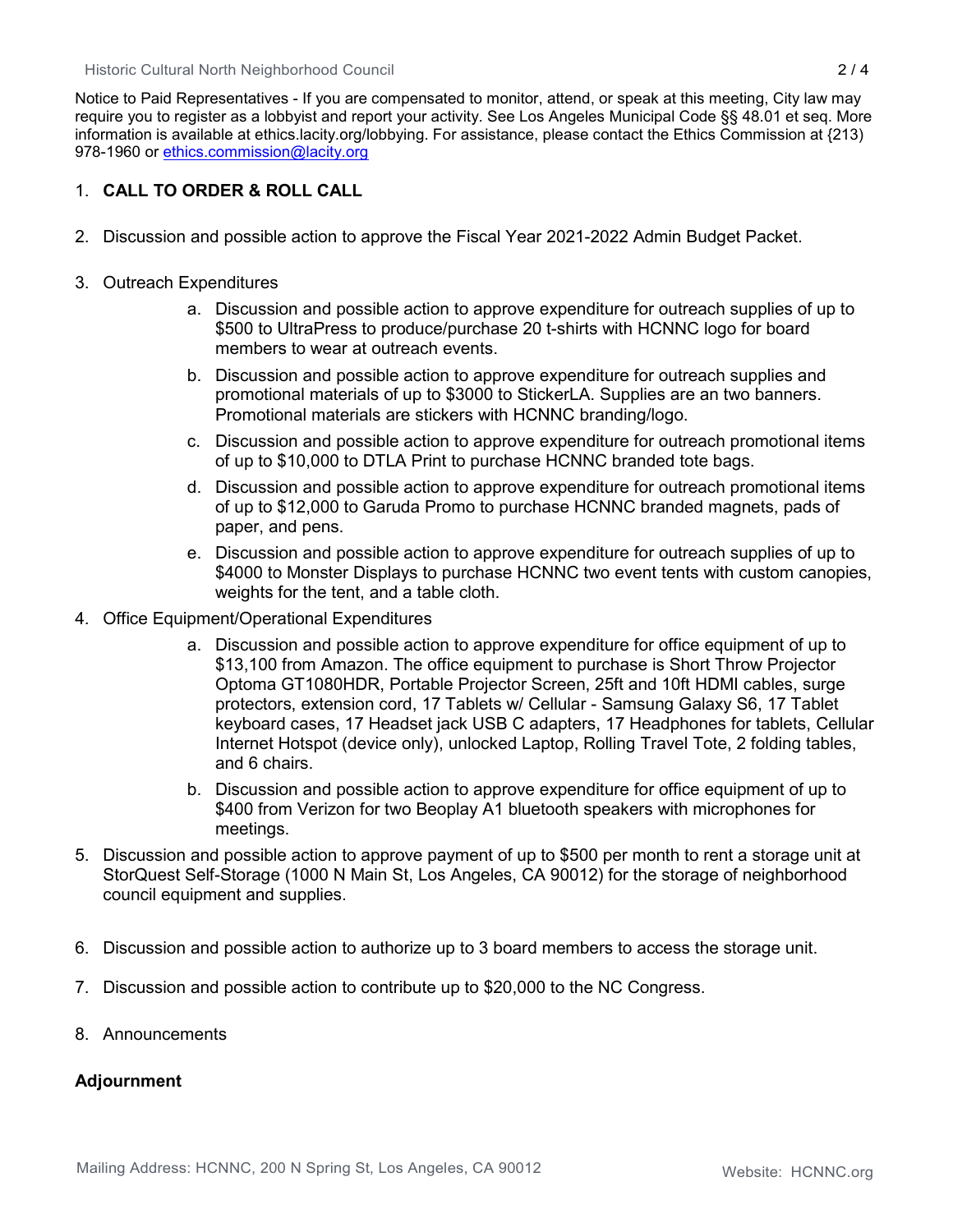## **Officers**

| <b>Wilson Gee</b><br>Chair                                                                                                    | <b>Tony Quon</b><br>1st Vice-Chair                                                                                   | Ne Hung Hom<br>2nd Vice-Chair                                   | <b>Esther Woojan</b><br>Secretary                                    | <b>Valerie Hanley</b><br>Treasurer                                 |  |  |  |
|-------------------------------------------------------------------------------------------------------------------------------|----------------------------------------------------------------------------------------------------------------------|-----------------------------------------------------------------|----------------------------------------------------------------------|--------------------------------------------------------------------|--|--|--|
| <b>Neighborhood Representatives</b>                                                                                           |                                                                                                                      |                                                                 |                                                                      |                                                                    |  |  |  |
| <b>Xiao Ping Liang</b><br>Chinatown At-Large Business<br>Owner/ Employee/ Non-Profit/<br><b>Property Owner Representative</b> | Mei Wah Lau<br>Chinatown Business Owner/<br><b>Employee Representative</b>                                           | Wai So Yuan<br>Chinatown Non-Profit<br>Representative           | <b>Tuong Hoang</b><br>Chinatown Residential<br>Representative        | Ne Hung Hom<br>Chinatown Residential<br>Representative             |  |  |  |
| <b>Paul Hanley</b><br>El Pueblo At-Large Business<br>Owner/ Employee/ Non-Profit/<br><b>Property Owner Representative</b>     | Norma Garcia<br>El Pueblo Business Owner/<br><b>Employee Representative</b>                                          | <b>Valerie Hanley</b><br>El Pueblo Non-Profit<br>Representative | <b>Huiling Cai</b><br>Solano Canyon Residential<br>Representative    | <b>Phyllis Ling</b><br>Solano Canyon Residential<br>Representative |  |  |  |
| <b>Wilson Gee</b><br>Solano Canyon Business<br>Owner/ Employee/ Non-Profit/<br><b>Property Owner Representative</b>           | <b>Steve Rice</b><br>Victor Height Business Owner/<br>Employee/ Non-Profit/ Property-<br><b>Owner Representative</b> | Don Toy<br>Victor Heights Residential<br>Representative         | <b>Esther Woojan</b><br>Victor Heights Residential<br>Representative | <b>Bryce Louie</b><br>At-Large Youth<br>Representative             |  |  |  |
| Miho Murai<br>At-Large Representative                                                                                         | <b>Tony Quon</b><br>At-Large Representative                                                                          |                                                                 |                                                                      |                                                                    |  |  |  |

## **Public Input at Neighborhood Council Meetings**

The public is requested dial \*9, when prompted by the presiding officer, to address the Board on any agenda item before the Board takes an action on an item. Comments from the public on agenda items will be heard only when the respective item is being considered. Comments from the public on other matters not appearing on the agenda that are within the Board's jurisdiction will be heard during the General Public Comment period. Please note that under the Brown Act, the Board is prevented from acting on a matter that you bring to its attention during the General Public Comment period; however, the issue raised by a member of the public may become the subject of a future Board meeting. Public comment is limited to 2 minutes per speaker, unless adjusted by the presiding officer of the Board.

## **Public Posting of Agendas**

Neighborhood Council agendas are posted for public review as follows:

- Solano Avenue Elementary School, 615 Solano Avenue, Los Angeles, CA 90012
- Public Notice Board, Plaza el Pueblo de Los Angeles (in front of 555 N Main St, Los Angeles, CA 90012)
- [www.hcnnc.org](http://www.hcnnc.org/)
- You can also receive our agendas via email by subscribing to L.A. City's Early Notification System at https:/[/www.lacity.org/subscriptions](http://www.lacity.org/subscriptions)

## **The Americans With Disabilities Act**

As a covered entity under Title II of the Americans with Disabilities Act, the City of Los Angeles does not discriminate on the basis of disability and, upon request, will provide reasonable accommodation to ensure equal access to its programs, services and activities. Sign language interpreters, assistive listening devices and other auxiliary aids and/or services, may be provided upon request. To ensure availability of services, please make your request at least 3 business days (72 hours) prior to the meeting you wish to attend by contacting the Department of Neighborhood Empowerment by email: [NCSupport@lacity.org](mailto:NCSupport@lacity.org) or phone: (213) 978-1551.

#### **Public Access of Records**

In compliance with Government Code Section 54957.5, non-exempt writings that are distributed to a majority or all of the Board in advance of their meetings, may be viewed 200 N Spring St, Los Angeles, California 90012, or at our website: [www.hcnnc.org](http://www.hcnnc.org/) or at the scheduled meeting. In addition, if you would like a copy of any record related to an item on the agenda, please contact HCNNC at (323) 716-3918 or emai[l hcnnc.board@gmail.com.](mailto:hcnnc.board@gmail.com)

#### **Servicios De Traducción**

Si requiere servicios de traducción, favor de notificar a la oficina 3 días de trabajo (72 horas) antes del evento. si necesita asistencia con esta notificación, por favor llame al (323) 716- 3918

翻译服务 如果您需要翻译服务,请在活动开始前 3 个工作 (72 小时)通知办公室。 如果您在此通知中需要帮助,请致 电(323) 716-3918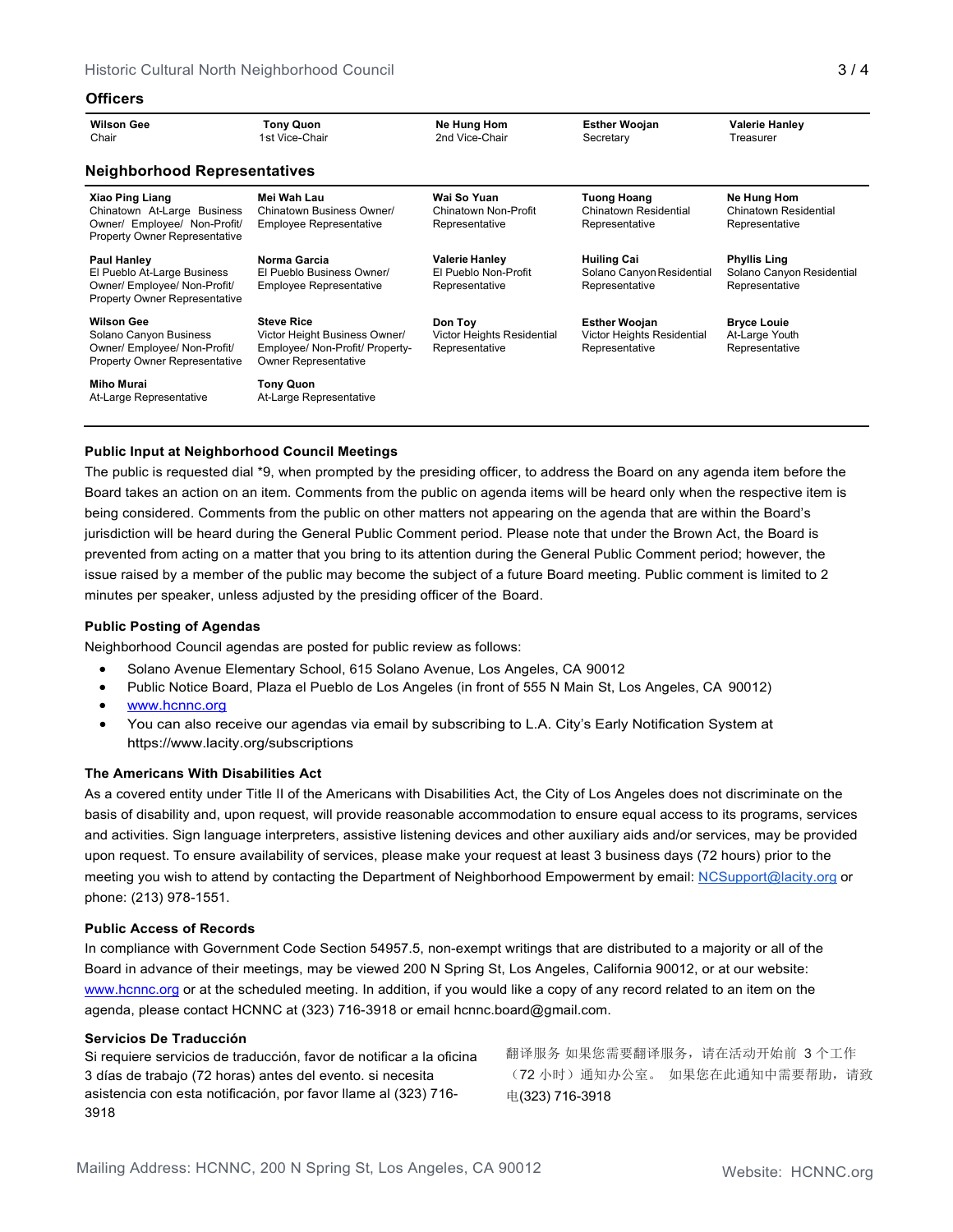# **HCNNC**

# 歷史文化北鄰里委員會

**CHINATOWN • EL PUEBLO • SOLANO CANYON • VICTOR HEIGHTS**

**2022** 年 **5** 月 **31** 日,星期二,下午 **5** 點至晚上 **7** 點

# 董事會特別會議

# 會議議程

通用董事會會議 **· Reunión de la Junta**

# 有兩種方式來參加會議:

- 1. 線上 –**<https://us02web.zoom.us/j/87053161821>**
- 2. 電話 撥打 1-888-475-4499,然後輸入**Webinar ID(**線上會議**ID): 870 5316 1821**,再按#。 也可以撥打以下電話參加HCNNC的Zoom會議:

1-669-900-6833 • Toll Free: 1-833-548-0276 • 1-833-548-0282 • 1-877-853-5257

Si requiereservicios de traducción, favor de avisar al ConcejoVecinal 3 días de trabajo (72 horas) antes delevento. Por favor contacte HCNNC al (323) 716-3918 o porcorreoelectrónic[oadmin@hcnnc.org](mailto:admin@hcnnc.org) para avisar al ConcejoVecinal.

## 如需翻譯服務,請在活動開始前**3**個工作日(**72**小時)通知鄰里委員會。請致電 **(323) 716-3918** 或發送電子郵 件至**[admin@hcnnc.org](mailto:admin@hcnnc.org)**聯繫**HCNNC**,以通知鄰里委員會

為遵守2021年9月16日通過的加州議會361法案(Rivas), 也因為Covid-19新冠肺炎的關係,歷史文化北鄰里 委員會的會議將會全面以打電話或網絡的方式舉行。

每位需要在會議中發言的人需要撥打(669) 900-6833,然後輸入 870 5316 1821,再按#以此來加入會議。在 主持人的指示下,當公眾想要在鄰里委員會會議中發表意見時可以按\*9鍵或使用"舉手"功能,叫到名字後就 可以針對會議議程中的事項發表意見,然後董事會再採取行動。只有在審議相關事項時才會聽取公眾對該事 項的評論。

在董事會管轄內的其他非會議議程公眾評論將會在"總公眾評論"時間段聽取。請注意,因為《布朗法案》,在 "總公眾評論"時間公眾發表的意見,董事會無法立即採取任何行動,但是該意見可以作為將來董事會會議中的 討論事項。每位發言人有2分鐘的評論時間,除非董事會主持人做出其他調整。

## **AB 361**號法案更新:

不能要求公眾在會議前提交公眾評論,只可以實時的發表公眾評論。如果有任何的廣播原因導致公眾無法觀 看或聽到會議,那麼必須暫停或終止會議。

如果是因為鄰里委員會的問題而造成公眾無法聽到或表達公眾評論,那麼必須暫停或終止會議。

董事會成員的視頻背景影像或信息都由他們個人所控,並不代表鄰里委員會或洛杉磯市的任何立場。

致收費代表通知 - 如果你是在有收取酬勞的情況下來監督或出席此次會議,或者在會議中發言,本市法律可能要求你 作為遊說者進行註冊,並報告你的活動。參考《洛杉矶市政法规》第48.01條等。欲知更多信息,請搜尋網站 ethics.lacity.org/lobbying。 如有需要幫助,請聯繫道德準則委員會,致電(213)978-1960或發郵件到 [ethics.commission@lacity.org](mailto:ethics.commission@lacity.org)。

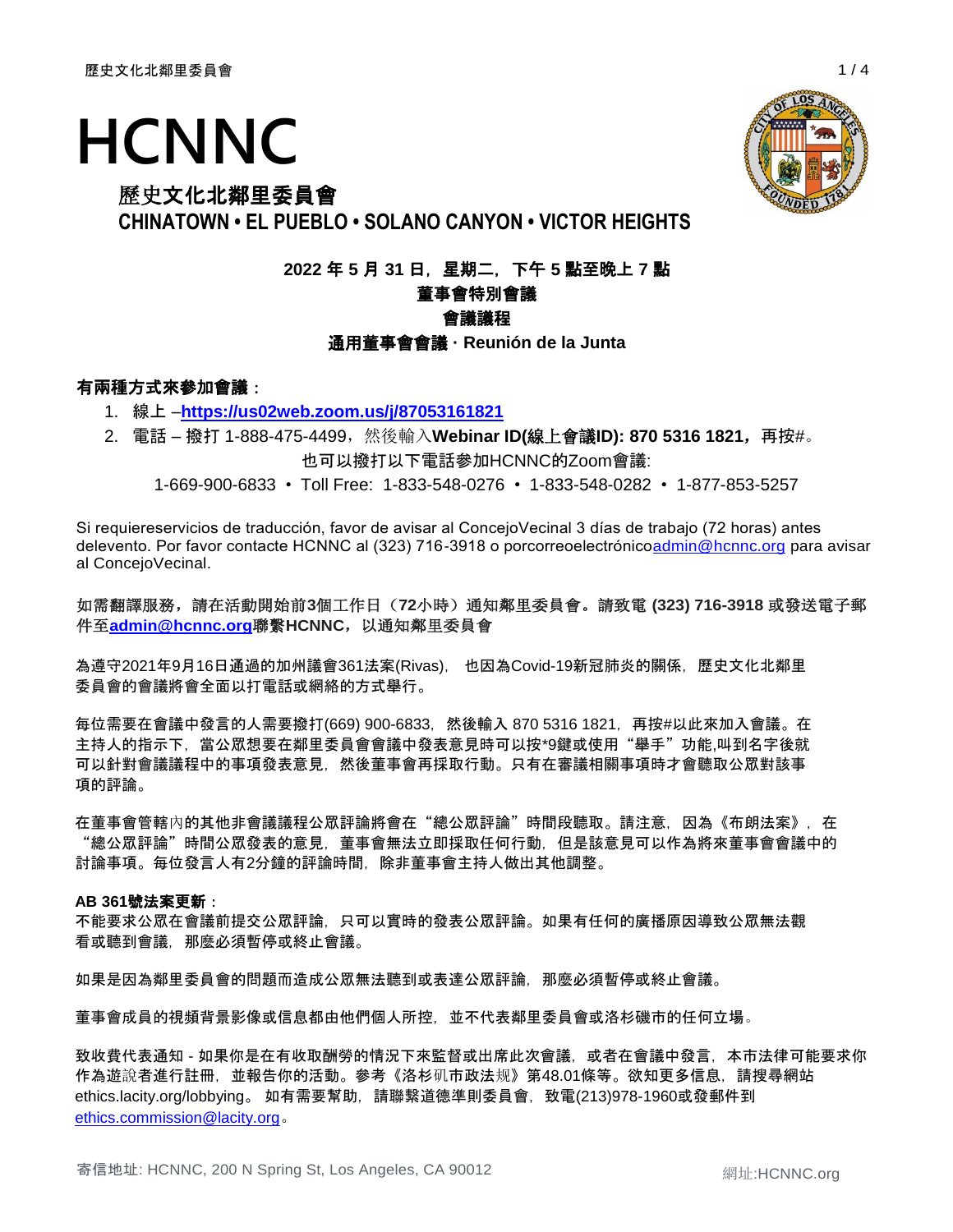## 1. 開始會議和董事會點名

- 2. 討論並有可能採取行動批准2021-2022財政年度行政預算文件
- 3. 宣传开支
- a. 討論並有可能採取行動批准高達\$500的宣傳材料開支給UltraPress,製作20件印有 HCNNC標徽的體恤衫,讓董事會成員們穿著去參加宣傳活動。
- b. 討論並有可能採取行動批准高達\$3,000的宣傳用品和材料開支給StickerLA。宣传用品是 一个定制的活动帐篷以及两个横幅。材料是印有HCNNC 徽章或标致的贴纸。
- c. 討論並有可能採取行動批准高達\$10,000的宣傳用品開支給DTLA Print,用来购买印有 HCNNC徽章的手提袋。
- d. 討論並有可能採取行動批准高達\$12,000的宣傳用品開支給Garuda Promo,用来购买印 有HCNNC徽章的磁铁,便签本和笔。
- e. 討論和可能採取的行動,批准向 Monster Displays 支付高達 \$4,000 美元的外展用品支 出,以購買 HCNNC 兩個帶有定制簷篷、帳篷重量和桌布的活動帳篷
- 4. 办公设备或运营支出
	- a. 討論並有可能批准高達\$13,100的開支從Amazon上購買辦公設備。辦公設備是要購 買 Short Throw Projector Optoma GT1080HDR(放映機),Portable Projector Screen(便攜式投影儀屏幕), 25英呎和10英呎的HDMI多媒體電纜, 電湧保護器, 延長 線, 17帶電話的平板電腦 - 三星Galaxy S6, 17平板電腦鍵盤保護套, 17耳機插孔USB C適配器,17平板電腦的耳機,移動互聯網熱點(僅限設備),已解鎖的筆記本電腦,帶輪 旅行手提袋,2台折疊桌子和6把椅子
	- b. Discussion and possible action to approve expenditure for office equipment of up to from Verizon for two Beoplay A1 bluetooth speakers with microphones for meetings.討 論並有可能採取行動批准高達\$400的開支從Verizon購買辦公設備,為會議購買兩台 Beoplay A1帶麥克風的藍牙音響
- 5. 討論并有可能採取行動批准支付每月最多\$500的租金租下位於1000 N Main St, Los Angeles, CA 90012 的StorQuest Self-Storage中储藏室,用來存放鄰里委員會設備和用品。
- 6. 討論并有可能採取行動授權最多3名董事會可以進入儲藏室。
- 7. 討論并有可能採取行動向NC大會捐款\$20,000
- 8. 公告

## 休會